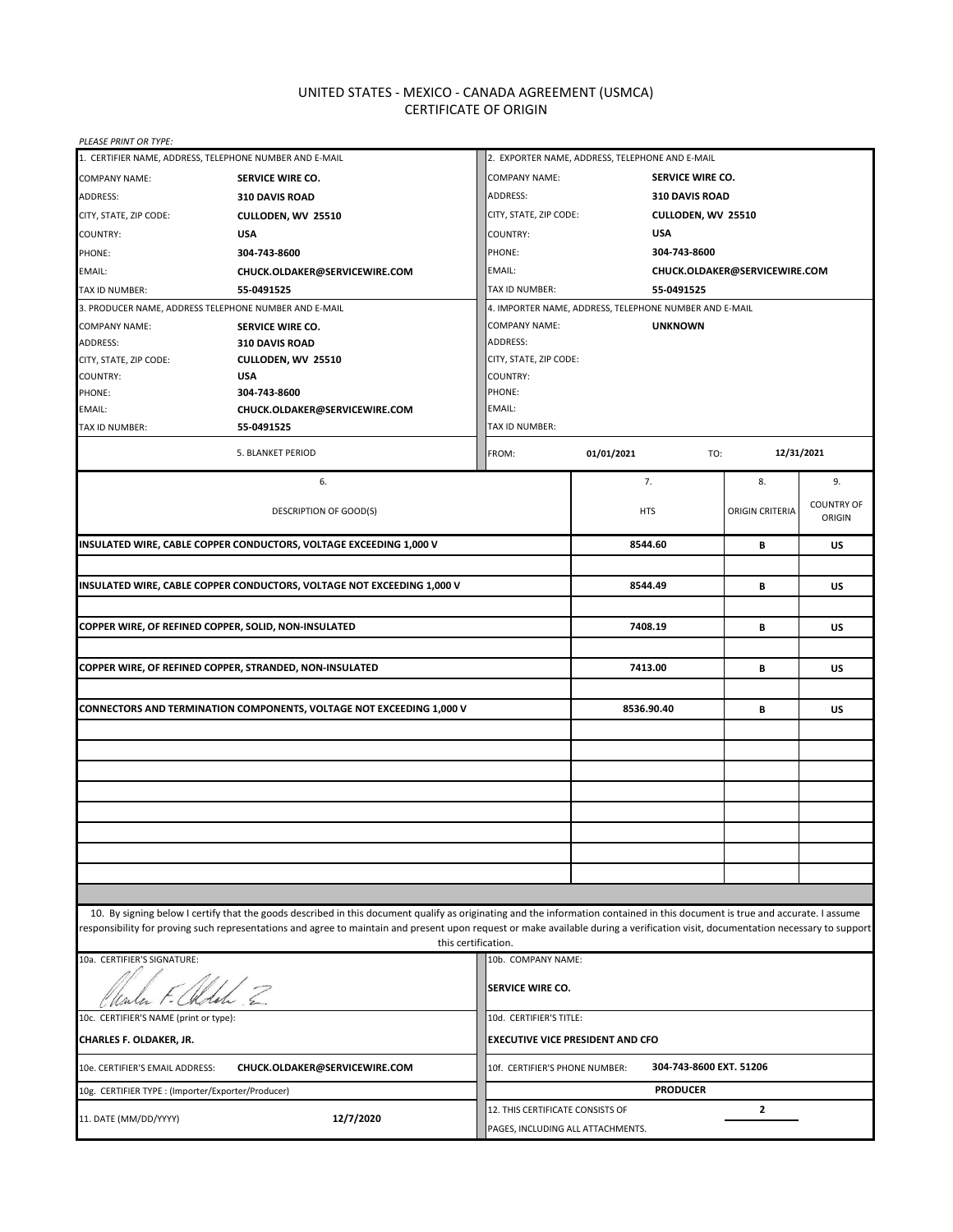# UNITED STATES - MEXICO - CANADA AGREEMENT (USMCA) CERTIFICATE OF ORIGIN

| PLEASE PRINT OR TYPE:                              |                                                                                                                                                                                                                                                                                                                                                                                         |                                                 |                                                                            |                               |                                    |  |
|----------------------------------------------------|-----------------------------------------------------------------------------------------------------------------------------------------------------------------------------------------------------------------------------------------------------------------------------------------------------------------------------------------------------------------------------------------|-------------------------------------------------|----------------------------------------------------------------------------|-------------------------------|------------------------------------|--|
|                                                    | 1. CERTIFIER NAME, ADDRESS, TELEPHONE NUMBER AND E-MAIL                                                                                                                                                                                                                                                                                                                                 | 2. EXPORTER NAME, ADDRESS, TELEPHONE AND E-MAIL |                                                                            |                               |                                    |  |
| <b>COMPANY NAME:</b>                               | SERVICE WIRE CO.                                                                                                                                                                                                                                                                                                                                                                        | <b>COMPANY NAME:</b>                            |                                                                            | SERVICE WIRE CO.              |                                    |  |
| ADDRESS:                                           | 7207 NORTH LOOP EAST                                                                                                                                                                                                                                                                                                                                                                    | ADDRESS:                                        | 7207 NORTH LOOP EAST                                                       |                               |                                    |  |
| CITY, STATE, ZIP CODE:                             | HOUSTON, TX 77028                                                                                                                                                                                                                                                                                                                                                                       | CITY, STATE, ZIP CODE:<br>HOUSTON, TX 77028     |                                                                            |                               |                                    |  |
| COUNTRY:                                           | <b>USA</b>                                                                                                                                                                                                                                                                                                                                                                              | <b>USA</b><br>COUNTRY:                          |                                                                            |                               |                                    |  |
| PHONE:                                             | 304-743-8600                                                                                                                                                                                                                                                                                                                                                                            | PHONE:                                          | 304-743-8600                                                               |                               |                                    |  |
| EMAIL:                                             | CHUCK.OLDAKER@SERVICEWIRE.COM                                                                                                                                                                                                                                                                                                                                                           | EMAIL:                                          |                                                                            | CHUCK.OLDAKER@SERVICEWIRE.COM |                                    |  |
| TAX ID NUMBER:                                     | 55-0491525                                                                                                                                                                                                                                                                                                                                                                              | TAX ID NUMBER:                                  | 55-0491525                                                                 |                               |                                    |  |
|                                                    | 3. PRODUCER NAME, ADDRESS TELEPHONE NUMBER AND E-MAIL                                                                                                                                                                                                                                                                                                                                   |                                                 | 4. IMPORTER NAME, ADDRESS, TELEPHONE NUMBER AND E-MAIL                     |                               |                                    |  |
| <b>COMPANY NAME:</b>                               | SERVICE WIRE CO.                                                                                                                                                                                                                                                                                                                                                                        | <b>COMPANY NAME:</b>                            | <b>UNKNOWN</b>                                                             |                               |                                    |  |
| ADDRESS:                                           | 7207 NORTH LOOP EAST                                                                                                                                                                                                                                                                                                                                                                    | ADDRESS:                                        |                                                                            |                               |                                    |  |
| CITY, STATE, ZIP CODE:                             | HOUSTON, TX 77028                                                                                                                                                                                                                                                                                                                                                                       | CITY, STATE, ZIP CODE:                          |                                                                            |                               |                                    |  |
| COUNTRY:                                           | <b>USA</b>                                                                                                                                                                                                                                                                                                                                                                              | COUNTRY:                                        |                                                                            |                               |                                    |  |
| PHONE:                                             | 304-743-8600                                                                                                                                                                                                                                                                                                                                                                            | PHONE:                                          |                                                                            |                               |                                    |  |
| EMAIL:                                             | CHUCK.OLDAKER@SERVICEWIRE.COM                                                                                                                                                                                                                                                                                                                                                           | EMAIL:                                          |                                                                            |                               |                                    |  |
| TAX ID NUMBER:                                     | 55-0491525                                                                                                                                                                                                                                                                                                                                                                              | TAX ID NUMBER:                                  |                                                                            |                               |                                    |  |
|                                                    | 5. BLANKET PERIOD                                                                                                                                                                                                                                                                                                                                                                       | FROM:                                           | 01/01/2021<br>TO:                                                          |                               | 12/31/2021                         |  |
|                                                    | 6.                                                                                                                                                                                                                                                                                                                                                                                      |                                                 | 7.                                                                         | 8.                            | 9.                                 |  |
|                                                    | <b>DESCRIPTION OF GOOD(S)</b>                                                                                                                                                                                                                                                                                                                                                           |                                                 | <b>HTS</b>                                                                 | <b>ORIGIN CRITERIA</b>        | <b>COUNTRY OF</b><br><b>ORIGIN</b> |  |
|                                                    | INSULATED WIRE, CABLE COPPER CONDUCTORS, VOLTAGE EXCEEDING 1,000 V                                                                                                                                                                                                                                                                                                                      |                                                 | 8544.60                                                                    | В                             | US                                 |  |
|                                                    |                                                                                                                                                                                                                                                                                                                                                                                         |                                                 |                                                                            |                               |                                    |  |
|                                                    | INSULATED WIRE, CABLE COPPER CONDUCTORS, VOLTAGE NOT EXCEEDING 1,000 V                                                                                                                                                                                                                                                                                                                  |                                                 | 8544.49                                                                    | В                             | US                                 |  |
|                                                    |                                                                                                                                                                                                                                                                                                                                                                                         |                                                 |                                                                            |                               |                                    |  |
|                                                    | COPPER WIRE, OF REFINED COPPER, SOLID, NON-INSULATED                                                                                                                                                                                                                                                                                                                                    |                                                 | 7408.19                                                                    | В                             | <b>US</b>                          |  |
|                                                    |                                                                                                                                                                                                                                                                                                                                                                                         |                                                 |                                                                            |                               |                                    |  |
|                                                    | COPPER WIRE, OF REFINED COPPER, STRANDED, NON-INSULATED                                                                                                                                                                                                                                                                                                                                 |                                                 | 7413.00                                                                    | В                             | US                                 |  |
|                                                    | <b>CONNECTORS AND TERMINATION COMPONENTS, VOLTAGE NOT EXCEEDING 1,000 V</b>                                                                                                                                                                                                                                                                                                             |                                                 | 8536.90.40                                                                 | В                             | US                                 |  |
|                                                    |                                                                                                                                                                                                                                                                                                                                                                                         |                                                 |                                                                            |                               |                                    |  |
|                                                    |                                                                                                                                                                                                                                                                                                                                                                                         |                                                 |                                                                            |                               |                                    |  |
|                                                    |                                                                                                                                                                                                                                                                                                                                                                                         |                                                 |                                                                            |                               |                                    |  |
|                                                    |                                                                                                                                                                                                                                                                                                                                                                                         |                                                 |                                                                            |                               |                                    |  |
|                                                    |                                                                                                                                                                                                                                                                                                                                                                                         |                                                 |                                                                            |                               |                                    |  |
|                                                    |                                                                                                                                                                                                                                                                                                                                                                                         |                                                 |                                                                            |                               |                                    |  |
|                                                    |                                                                                                                                                                                                                                                                                                                                                                                         |                                                 |                                                                            |                               |                                    |  |
|                                                    |                                                                                                                                                                                                                                                                                                                                                                                         |                                                 |                                                                            |                               |                                    |  |
|                                                    |                                                                                                                                                                                                                                                                                                                                                                                         |                                                 |                                                                            |                               |                                    |  |
|                                                    |                                                                                                                                                                                                                                                                                                                                                                                         |                                                 |                                                                            |                               |                                    |  |
|                                                    |                                                                                                                                                                                                                                                                                                                                                                                         |                                                 |                                                                            |                               |                                    |  |
|                                                    | 10. By signing below I certify that the goods described in this document qualify as originating and the information contained in this document is true and accurate. I assume<br>esponsibility for proving such representations and agree to maintain and present upon request or make available during a verification visit, documentation necessary to support<br>this certification. |                                                 |                                                                            |                               |                                    |  |
| 10a. CERTIFIER'S SIGNATURE:                        |                                                                                                                                                                                                                                                                                                                                                                                         | 10b. COMPANY NAME:                              |                                                                            |                               |                                    |  |
|                                                    | <b>SERVICE WIRE CO.</b>                                                                                                                                                                                                                                                                                                                                                                 |                                                 |                                                                            |                               |                                    |  |
| 10c. CERTIFIER'S NAME (print or type):             |                                                                                                                                                                                                                                                                                                                                                                                         | 10d. CERTIFIER'S TITLE:                         |                                                                            |                               |                                    |  |
| CHARLES F. OLDAKER, JR.                            |                                                                                                                                                                                                                                                                                                                                                                                         | <b>EXECUTIVE VICE PRESIDENT AND CFO</b>         |                                                                            |                               |                                    |  |
| 10e. CERTIFIER'S EMAIL ADDRESS:                    | 304-743-8600 EXT. 51206<br>CHUCK.OLDAKER@SERVICEWIRE.COM<br>10f. CERTIFIER'S PHONE NUMBER:                                                                                                                                                                                                                                                                                              |                                                 |                                                                            |                               |                                    |  |
| 10g. CERTIFIER TYPE : (Importer/Exporter/Producer) |                                                                                                                                                                                                                                                                                                                                                                                         |                                                 | <b>PRODUCER</b>                                                            |                               |                                    |  |
| 12/7/2020<br>11. DATE (MM/DD/YYYY)                 |                                                                                                                                                                                                                                                                                                                                                                                         |                                                 | 12. THIS CERTIFICATE CONSISTS OF<br>2<br>PAGES, INCLUDING ALL ATTACHMENTS. |                               |                                    |  |
|                                                    |                                                                                                                                                                                                                                                                                                                                                                                         |                                                 |                                                                            |                               |                                    |  |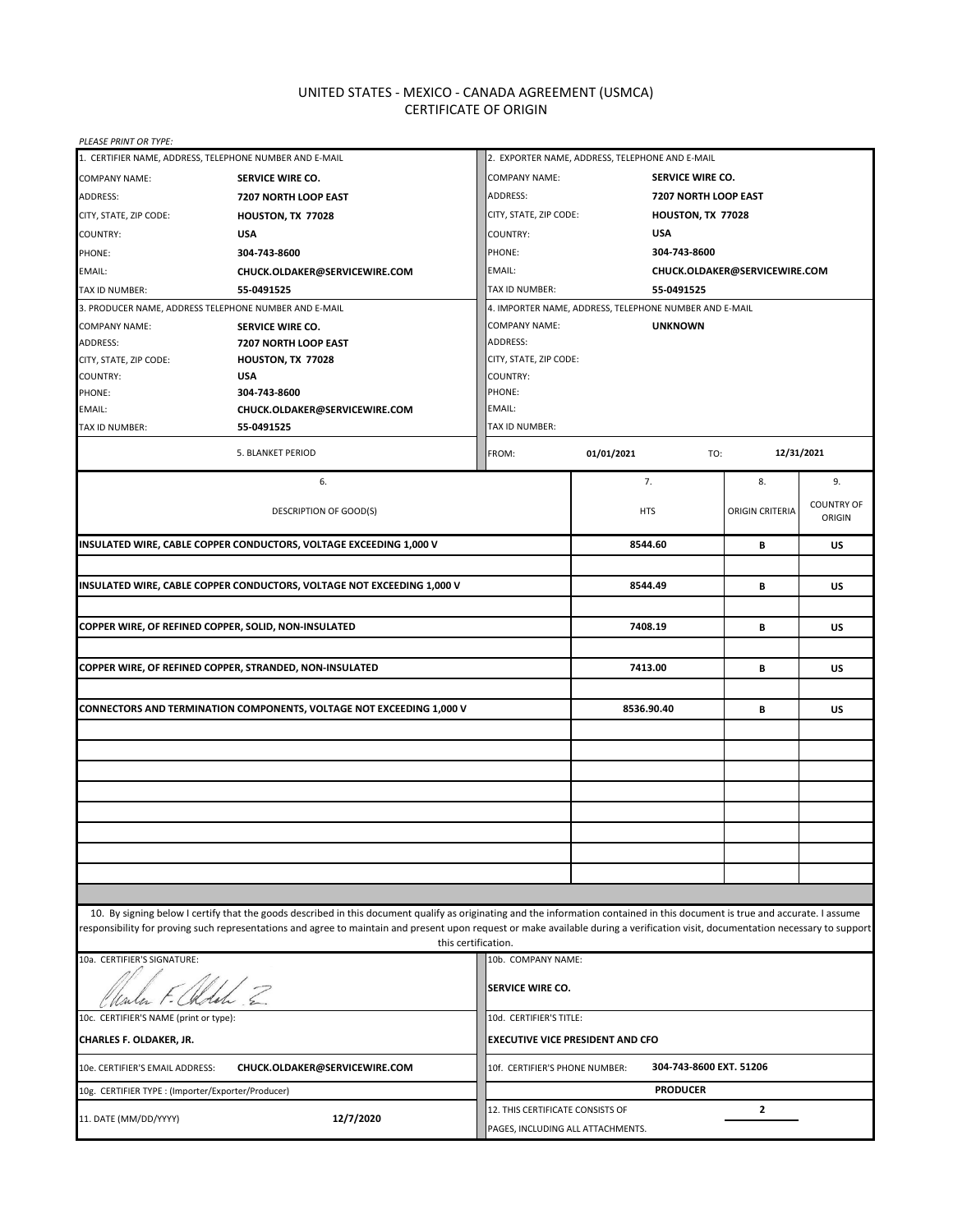# UNITED STATES - MEXICO - CANADA AGREEMENT (USMCA) CERTIFICATE OF ORIGIN

| PLEASE PRINT OR TYPE:                                             |                                                                                                                                                                                                                                                                                                                                                                  |                                                                            |                                                           |                         |                               |                   |
|-------------------------------------------------------------------|------------------------------------------------------------------------------------------------------------------------------------------------------------------------------------------------------------------------------------------------------------------------------------------------------------------------------------------------------------------|----------------------------------------------------------------------------|-----------------------------------------------------------|-------------------------|-------------------------------|-------------------|
|                                                                   | 1. CERTIFIER NAME, ADDRESS, TELEPHONE NUMBER AND E-MAIL                                                                                                                                                                                                                                                                                                          | 2. EXPORTER NAME, ADDRESS, TELEPHONE AND E-MAIL                            |                                                           |                         |                               |                   |
| <b>COMPANY NAME:</b>                                              | SERVICE WIRE CO.                                                                                                                                                                                                                                                                                                                                                 | <b>COMPANY NAME:</b>                                                       |                                                           | <b>SERVICE WIRE CO.</b> |                               |                   |
| ADDRESS:                                                          | 4331 NORTH 44TH AVENUE                                                                                                                                                                                                                                                                                                                                           | ADDRESS:                                                                   |                                                           |                         | <b>4331 NORTH 44TH AVENUE</b> |                   |
| CITY, STATE, ZIP CODE:                                            | PHOENIX, AZ 85031                                                                                                                                                                                                                                                                                                                                                | CITY, STATE, ZIP CODE:<br>PHOENIX, AZ 85031                                |                                                           |                         |                               |                   |
| COUNTRY:                                                          | <b>USA</b>                                                                                                                                                                                                                                                                                                                                                       | <b>USA</b><br><b>COUNTRY:</b>                                              |                                                           |                         |                               |                   |
| PHONE:                                                            | 304-743-8600                                                                                                                                                                                                                                                                                                                                                     | PHONE:                                                                     |                                                           | 304-743-8600            |                               |                   |
| EMAIL:                                                            | CHUCK.OLDAKER@SERVICEWIRE.COM                                                                                                                                                                                                                                                                                                                                    | EMAIL:                                                                     |                                                           |                         | CHUCK.OLDAKER@SERVICEWIRE.COM |                   |
| TAX ID NUMBER:                                                    | 55-0491525                                                                                                                                                                                                                                                                                                                                                       | TAX ID NUMBER:                                                             | 55-0491525                                                |                         |                               |                   |
|                                                                   | 3. PRODUCER NAME, ADDRESS TELEPHONE NUMBER AND E-MAIL                                                                                                                                                                                                                                                                                                            | 4. IMPORTER NAME, ADDRESS, TELEPHONE NUMBER AND E-MAIL                     |                                                           |                         |                               |                   |
| <b>COMPANY NAME:</b>                                              | SERVICE WIRE CO.                                                                                                                                                                                                                                                                                                                                                 | <b>COMPANY NAME:</b>                                                       |                                                           | <b>UNKNOWN</b>          |                               |                   |
| <b>ADDRESS:</b>                                                   | <b>4331 NORTH 44TH AVENUE</b>                                                                                                                                                                                                                                                                                                                                    | ADDRESS:                                                                   |                                                           |                         |                               |                   |
| CITY, STATE, ZIP CODE:                                            | PHOENIX, AZ 85031                                                                                                                                                                                                                                                                                                                                                | CITY, STATE, ZIP CODE:                                                     |                                                           |                         |                               |                   |
| COUNTRY:                                                          | <b>USA</b>                                                                                                                                                                                                                                                                                                                                                       | COUNTRY:                                                                   |                                                           |                         |                               |                   |
| PHONE:                                                            | 304-743-8600                                                                                                                                                                                                                                                                                                                                                     | PHONE:                                                                     |                                                           |                         |                               |                   |
| EMAIL:                                                            | CHUCK.OLDAKER@SERVICEWIRE.COM                                                                                                                                                                                                                                                                                                                                    | EMAIL:                                                                     |                                                           |                         |                               |                   |
| TAX ID NUMBER:                                                    | 55-0491525                                                                                                                                                                                                                                                                                                                                                       | TAX ID NUMBER:                                                             |                                                           |                         |                               |                   |
|                                                                   | 5. BLANKET PERIOD                                                                                                                                                                                                                                                                                                                                                | FROM:                                                                      | 01/01/2021                                                | TO:                     |                               | 12/31/2021        |
|                                                                   | 6.                                                                                                                                                                                                                                                                                                                                                               |                                                                            | 7.                                                        |                         | 8.                            | 9.                |
|                                                                   |                                                                                                                                                                                                                                                                                                                                                                  |                                                                            |                                                           |                         |                               | <b>COUNTRY OF</b> |
|                                                                   | <b>DESCRIPTION OF GOOD(S)</b>                                                                                                                                                                                                                                                                                                                                    |                                                                            | <b>HTS</b>                                                |                         | <b>ORIGIN CRITERIA</b>        | ORIGIN            |
|                                                                   | INSULATED WIRE, CABLE COPPER CONDUCTORS, VOLTAGE EXCEEDING 1,000 V                                                                                                                                                                                                                                                                                               |                                                                            | 8544.60                                                   |                         | В                             | US                |
|                                                                   |                                                                                                                                                                                                                                                                                                                                                                  |                                                                            |                                                           |                         |                               |                   |
|                                                                   | INSULATED WIRE, CABLE COPPER CONDUCTORS, VOLTAGE NOT EXCEEDING 1,000 V                                                                                                                                                                                                                                                                                           |                                                                            | 8544.49                                                   |                         | В                             | US                |
|                                                                   |                                                                                                                                                                                                                                                                                                                                                                  |                                                                            |                                                           |                         |                               |                   |
|                                                                   | COPPER WIRE, OF REFINED COPPER, SOLID, NON-INSULATED                                                                                                                                                                                                                                                                                                             |                                                                            | 7408.19                                                   |                         | В                             | <b>US</b>         |
|                                                                   | COPPER WIRE, OF REFINED COPPER, STRANDED, NON-INSULATED                                                                                                                                                                                                                                                                                                          |                                                                            | 7413.00                                                   |                         |                               | US                |
|                                                                   |                                                                                                                                                                                                                                                                                                                                                                  |                                                                            |                                                           |                         | В                             |                   |
|                                                                   | <b>CONNECTORS AND TERMINATION COMPONENTS, VOLTAGE NOT EXCEEDING 1,000 V</b>                                                                                                                                                                                                                                                                                      |                                                                            | 8536.90.40                                                |                         | В                             | US                |
|                                                                   |                                                                                                                                                                                                                                                                                                                                                                  |                                                                            |                                                           |                         |                               |                   |
|                                                                   |                                                                                                                                                                                                                                                                                                                                                                  |                                                                            |                                                           |                         |                               |                   |
|                                                                   |                                                                                                                                                                                                                                                                                                                                                                  |                                                                            |                                                           |                         |                               |                   |
|                                                                   |                                                                                                                                                                                                                                                                                                                                                                  |                                                                            |                                                           |                         |                               |                   |
|                                                                   |                                                                                                                                                                                                                                                                                                                                                                  |                                                                            |                                                           |                         |                               |                   |
|                                                                   |                                                                                                                                                                                                                                                                                                                                                                  |                                                                            |                                                           |                         |                               |                   |
|                                                                   |                                                                                                                                                                                                                                                                                                                                                                  |                                                                            |                                                           |                         |                               |                   |
|                                                                   |                                                                                                                                                                                                                                                                                                                                                                  |                                                                            |                                                           |                         |                               |                   |
|                                                                   |                                                                                                                                                                                                                                                                                                                                                                  |                                                                            |                                                           |                         |                               |                   |
|                                                                   |                                                                                                                                                                                                                                                                                                                                                                  |                                                                            |                                                           |                         |                               |                   |
|                                                                   |                                                                                                                                                                                                                                                                                                                                                                  |                                                                            |                                                           |                         |                               |                   |
|                                                                   | 10. By signing below I certify that the goods described in this document qualify as originating and the information contained in this document is true and accurate. I assume<br>esponsibility for proving such representations and agree to maintain and present upon request or make available during a verification visit, documentation necessary to support |                                                                            |                                                           |                         |                               |                   |
| 10a. CERTIFIER'S SIGNATURE:                                       |                                                                                                                                                                                                                                                                                                                                                                  | this certification.<br>10b. COMPANY NAME:                                  |                                                           |                         |                               |                   |
|                                                                   |                                                                                                                                                                                                                                                                                                                                                                  | <b>SERVICE WIRE CO.</b>                                                    |                                                           |                         |                               |                   |
|                                                                   |                                                                                                                                                                                                                                                                                                                                                                  |                                                                            |                                                           |                         |                               |                   |
| 10c. CERTIFIER'S NAME (print or type):<br>10d. CERTIFIER'S TITLE: |                                                                                                                                                                                                                                                                                                                                                                  |                                                                            |                                                           |                         |                               |                   |
| CHARLES F. OLDAKER, JR.                                           |                                                                                                                                                                                                                                                                                                                                                                  | <b>EXECUTIVE VICE PRESIDENT AND CFO</b>                                    |                                                           |                         |                               |                   |
| 10e. CERTIFIER'S EMAIL ADDRESS:                                   | CHUCK.OLDAKER@SERVICEWIRE.COM                                                                                                                                                                                                                                                                                                                                    |                                                                            | 304-743-8600 EXT. 51206<br>10f. CERTIFIER'S PHONE NUMBER: |                         |                               |                   |
| 10g. CERTIFIER TYPE : (Importer/Exporter/Producer)                |                                                                                                                                                                                                                                                                                                                                                                  | <b>PRODUCER</b>                                                            |                                                           |                         |                               |                   |
| 12/7/2020<br>11. DATE (MM/DD/YYYY)                                |                                                                                                                                                                                                                                                                                                                                                                  | 12. THIS CERTIFICATE CONSISTS OF<br>2<br>PAGES, INCLUDING ALL ATTACHMENTS. |                                                           |                         |                               |                   |
|                                                                   |                                                                                                                                                                                                                                                                                                                                                                  |                                                                            |                                                           |                         |                               |                   |